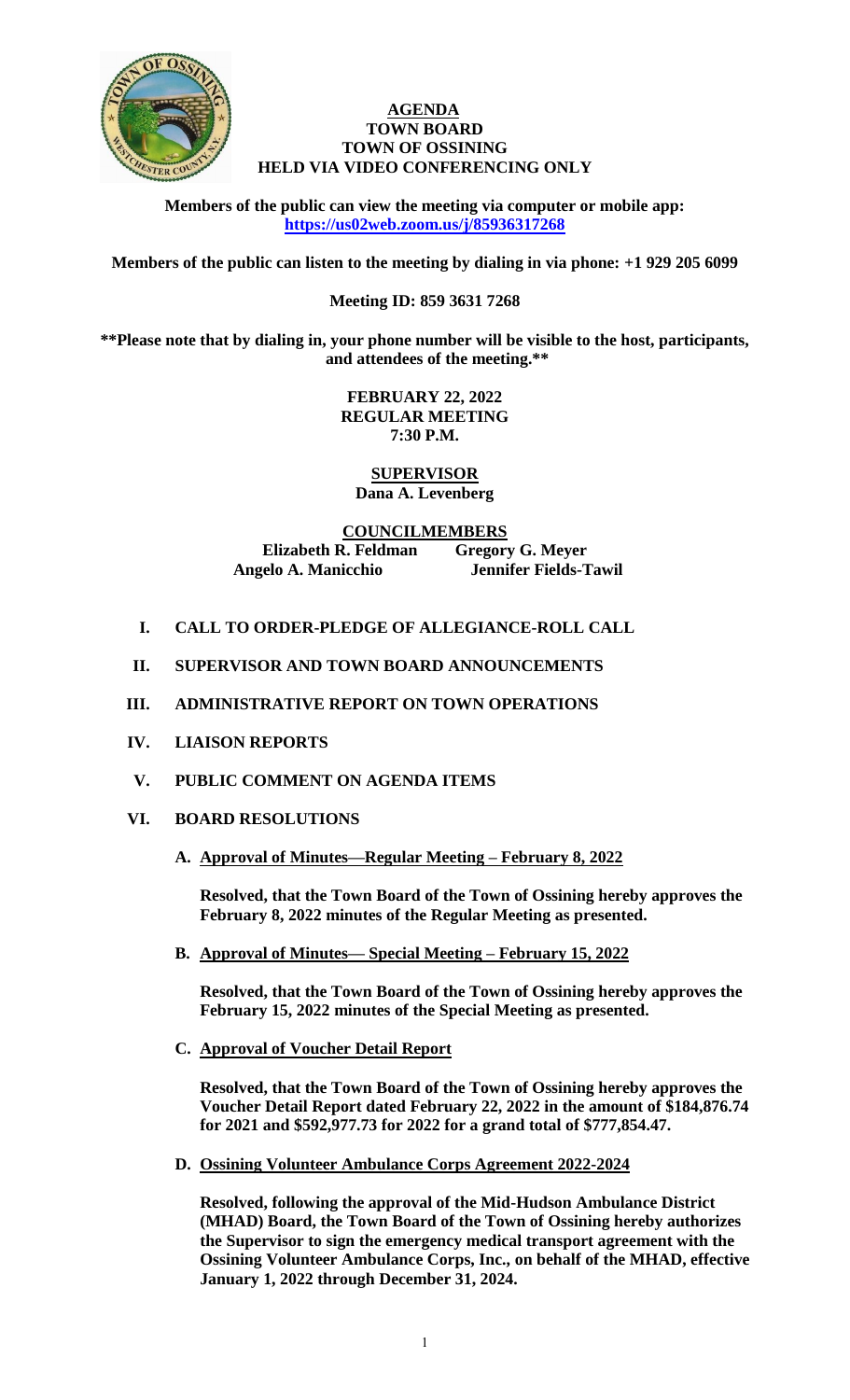**E. Planning Board – Resignation**

**Resolved, that the Town Board of the Town of Ossining hereby accepts, with regret, the resignation of Jesus Lopez from the Town Planning Board, effective February 4, 2022.** 

**F. Proposal for Assistance in Preparation of the MS4 Annual Stormwater Report for Program Year 2021-2022**

**Resolved, that the Town Board of the Town of Ossining accepts the proposal from AI Engineers, Dolph Rotfeld Engineering Division, Elmsford, NY for Assistance in Preparation of the MS4 Annual Stormwater Report for Program Year 2021-2022, at a fee of \$3,000.**

**G. Additional Services for 2022 – Dolph Rotfeld Engineers – McCarthy Drive Construction Administration**

**Resolved, that the Town Board of the Town of Ossining authorizes an additional expenditure of \$60,000 for Construction Administration Services on the McCarthy Drive Road Rehabilitation and Water Main Replacement with AI Engineers Company, Dolph Rotfeld Engineering Division, Elmsford, NY with hourly rates for necessary personnel set forth in the proposal dated December 23, 2020.** 

**H. Proposal – TriMark Food Service Equipment, Supplies, and Design**

**Resolved, that the Town Board of the Town of Ossining accepts the proposal dated February 4, 2022 from TriMark Food Service Equipment, Supplies, and Design for kitchen equipment for the Senior Nutrition Program, with pricing established by Sourcewell Contract #091918-TMK, for a price not to exceed \$184,545.00.** 

**I. Resolution – Draft Comprehensive Plan**

**WHEREAS, for more than two years, the Town Board, with the assistance of the Steering Committee comprised of Town residents, stakeholders and officials, has been preparing a new comprehensive plan with public input and participation; and** 

**WHEREAS, a draft comprehensive plan has been completed entitled Sustainable Ossining dated January 27, 2022; and**

**WHEREAS, the Town Board is the only involved agency pursuant to the State Environmental Quality Review Act ("SEQRA") for the review and adoption of the comprehensive plan; and**

**WHEREAS, the Town's consultant planners have prepared a SEQRA Full Environmental Assessment Form, Part 1; and**

**WHEREAS, the Town Board desires to circulate the draft comprehensive plan to other interested agencies and begin the public hearing process; and**

#### **NOW THEREFORE,**

**BE IT RESOLVED, the Town Board hereby declares itself lead agency pursuant to SEQRA; and**

**BE IT FURTHER RESOLVED, pursuant to General Municipal Law 239-m, applicable Town staff shall circulate notice of the Town Board's consideration of the draft comprehensive plan and all applicable documents**